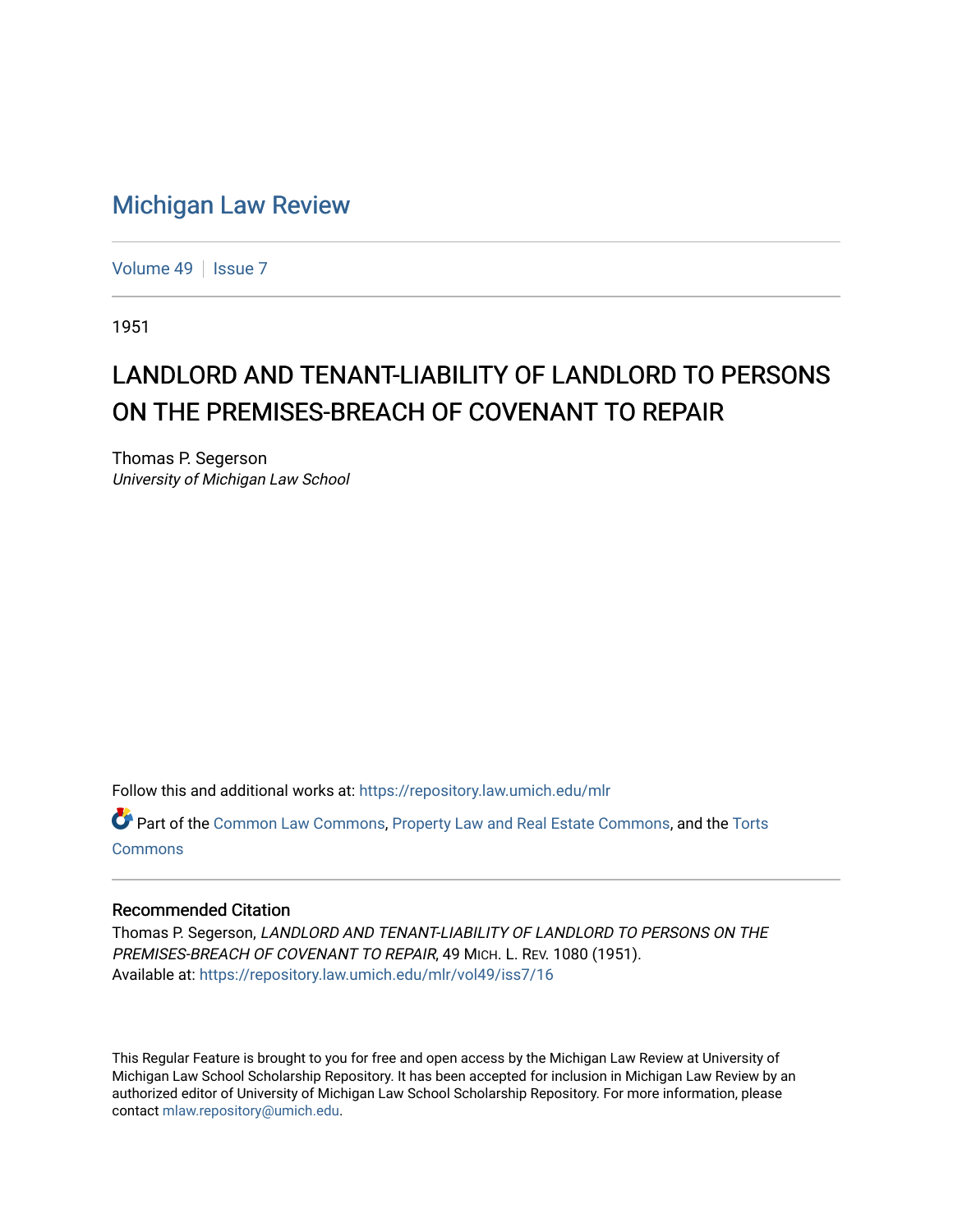LANDLORD AND TENANT-LIABILITY OF LANDLORD TO PERSONS ON THE PREMISES-BREACH OF COVENANT TO REPAIR-Plaintiff, a carpenter, hired by tenant, suffered personal injuries in a fall caused by a defective railing on the rear porch of premises leased by defendant to tenant. By the terms of the lease, tenant was given exclusive possession of the premises, while defendant agreed to keep the rear porch in repair. Defendant had failed to repair the railing on being notified of its defective condition. From a judgment holding defendant liable to plaintiff for the injuries sustained; defendant appealed. *Held,* reversed. In the absence of control of the premises, a lessor is not liable in tort for personal injuries because of his breach of an agreement to make repairs. *Huey v. Barton,* 328 Mich. 584, 44 N.W. (2d) 132 (1950).

The decision of the Michigan court is in keeping with the traditional view that a covenant to repair by the lessor does not change the general rule of no liability on the part of the lessor to those injured on the leased premises, in the absence of his "control" of such premises.<sup>1</sup> However, an increasing number of courts within the past twenty years have modified the rule basing liability, in whole or in part, on breach of the covenant.<sup>2</sup> Thus, there are courts which accept the view of the American Law Institute<sup>3</sup> and hold the lessor liable in tort on the theory that the covenant gives him the ability to make repairs and consequent control over the premises.<sup>4</sup> In addition, a number of courts have sought some middle ground between the traditional view and the view of the *Restatement.* In this group are courts that feel the covenant by itself fails to give the requisite "control" upon which tort liability can be predicated, but that something more is required. Thus, it has been held in New York that the covenant plus the making of subsequent repairs will permit the jury to infer the degree of control necessary for liability.<sup>5</sup> The Massachusetts and Illinois courts find the needed control if the covenant is to maintain a condition of safety, not simply to repair.<sup>6</sup> Virginia seemingly draws a distinction between

1 In general on the entire subject of the landlord's liability, see Harkrider, "Tort Liability of a Landlord," 26 Mrcn. L. REv. 383 (1928) and Eldredge, "Landlord's Tort Lia- ·<br>bility for Disrepair," 84 Univ. Pa. L. Rev. 467 (1936).

<sup>2</sup>163 A.L.R. 330 (1946). Compare 8 A.L.R. 765 (1920) and 68 A.L.R. ll95 (1930). Cooper v. Roose, 151 Ohio St. 316, 85 N.E. (2d) 545 (1949); Hall v. Meyers, Mun. Ct. of Piqua, Ohio, 77 N.E. (2d) 81 (1947); and Roach v. Herz-Oakes Candy Co., 357 Mo. 1236, 212 S.W. (2d) 758 (1948), are recent decisions in accord with the traditional view. 3 2 TORTS RESTATEMENT §357 (1934).

<sup>4</sup> Saturnini v. Rosenblum, 217 Minn. 147, 14 N.W. (2d) 108 (1944); Baum v. Bahn Frei Mutual Building and Loan Assn., 237 Wis. ll7, 295 N.W. 14 (1940); Asheim v. Fahey, 170 Ore. 330, 133 P. (2d) 246 (1943); and Scholey v. Steele, 59 Cal. App. (2d) 402, 138 P. (2d) 733 (1943), are cases expressly accepting the Restatement. But d. Daulton v. Williams, 81 Cal. App. (2d) 70, 183 P. (2d) 325 (1947), and Dorswitt v. Wilson, 51 Cal. App. (2d) 623, 125 P. (2d) 626 (1942).

<sup>5</sup>Compare Noble v. Marx, 298 N.Y. 106, 81 N.E. (2d) 40 (1948), with Cullings v. Goetz, 256 N.Y. 287, 176 N.E. 397 (1931), as to what is meant by "control." Murphy, "Repairs by a Landlord and Control of Leased Premises," 16 INSURANCE COUNSEL J. 217 (1949), gives a detailed analysis on the problem as it exists in New York. For a comparison of recent New York and Ohio decisions, see 48 MrcH. L. REv. 689 (1950).

<sup>6</sup>Ryerson v. Fall River Philanthropic Burial Soc., 315 Mass. 244, 52 N.E. (2d) 688 (1943); Farmer v. Alton Bldg. & Loan Assn., 294 ill. App. 206, 13 N.E. (2d) 652 (1938);